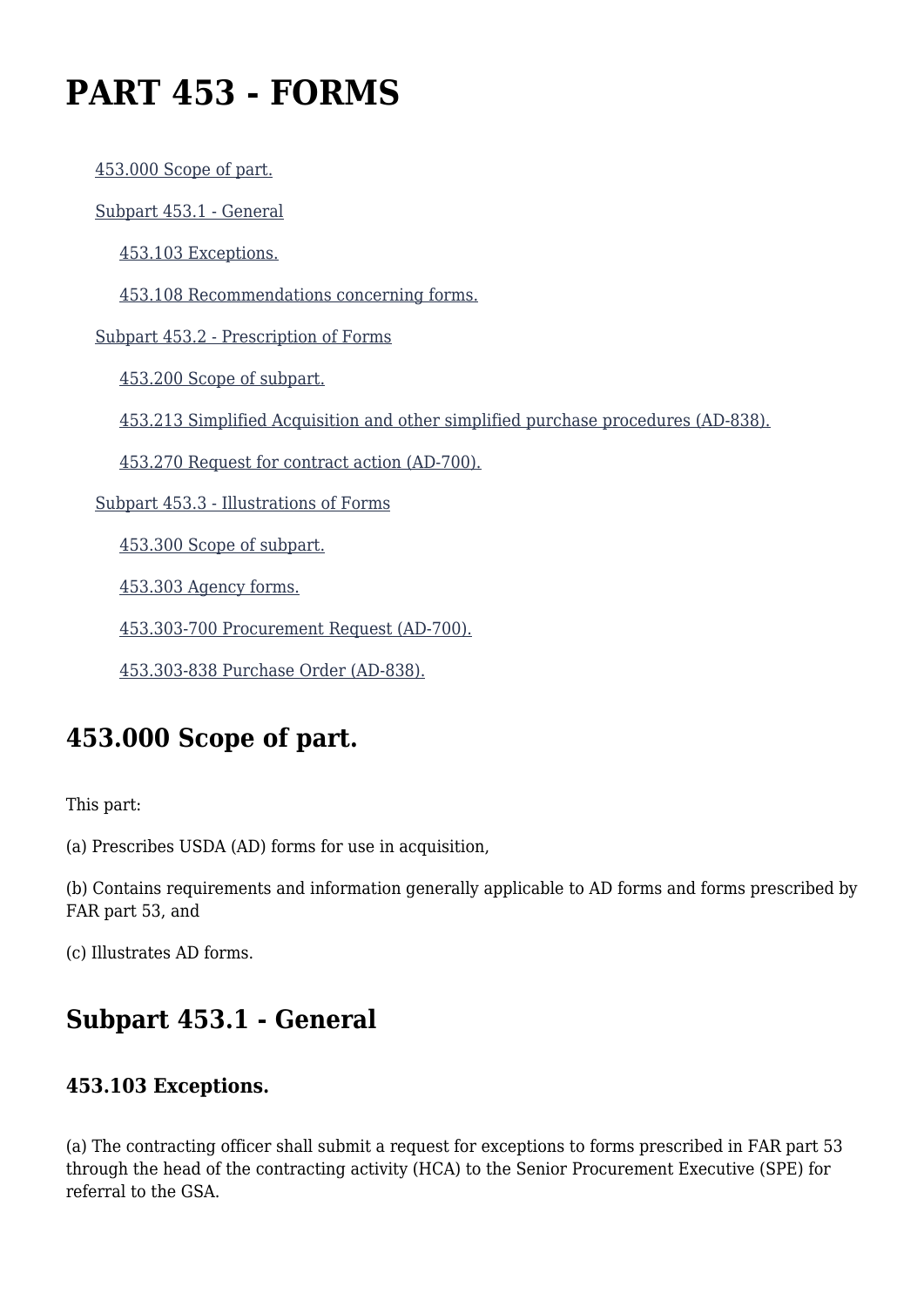(b) Requests for exceptions to AD forms prescribed in part 453 shall be handled as individual or class deviations, as appropriate (see subpart 401.4).

#### **453.108 Recommendations concerning forms.**

Contracting officers shall submit recommendations for new forms or to revise, eliminate, or consolidate forms prescribed by FAR part 53 and part 453 through the HCA to the SPE.

# **Subpart 453.2 - Prescription of Forms**

#### **453.200 Scope of subpart.**

This subpart prescribes USDA (AD) forms for use in acquisition. Consistent with the approach used in FAR subpart 53.2, this subpart is arranged by subject matter, in the same order as, and keyed to, the parts of the AGAR in which the form usage requirements are addressed.

#### **453.213 Simplified Acquisition and other simplified purchase procedures (AD-838).**

Form AD-838, *Purchase Order,* is prescribed for use as a Simplified Acquisition Procedure/delivery order/task order document in lieu of OF 347 and OF 348, except that use of the OF 347 and OF 348 is authorized when utilizing the USDA Integrated Acquisition System (See 413.307).

#### **453.270 Request for contract action (AD-700).**

Form AD-700, *Procurement Request,* may be used as a contract requisition document by contracting activities in USDA.

## **Subpart 453.3 - Illustrations of Forms**

#### **453.300 Scope of subpart.**

This subpart contains illustrations of USDA (AD) forms for use in acquisitions. Forms are not illustrated in the Federal Register or Code of Federal Regulations. Individual copies may be obtained from any USDA contracting activity or the office of the SPE.

#### **453.303 Agency forms.**